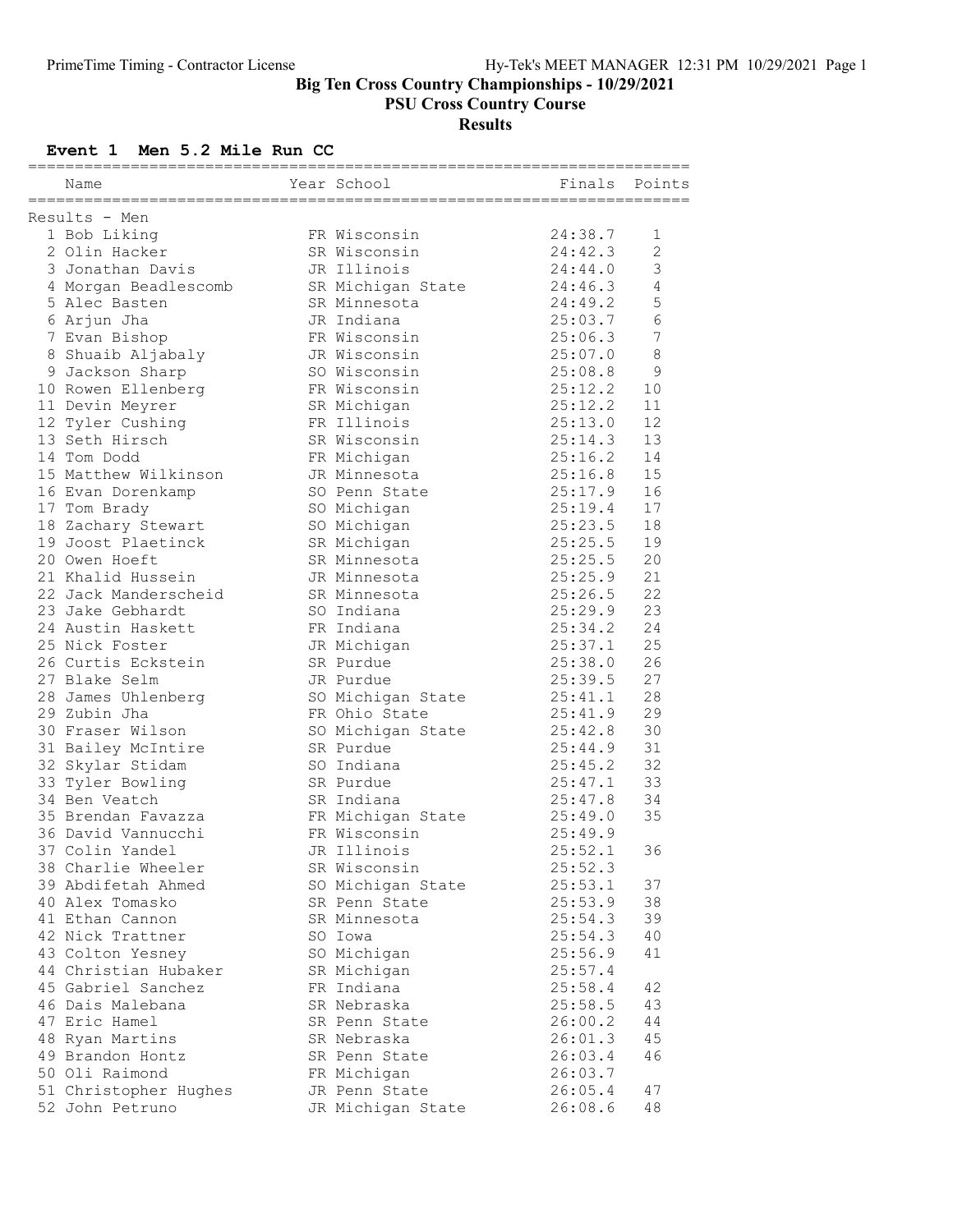Big Ten Cross Country Championships - 10/29/2021

PSU Cross Country Course

# Results

### ....Event 1 Men 5.2 Mile Run CC

| 53 Connor McMenamin                  | SR Penn State            | 26:10.9            | 49       |
|--------------------------------------|--------------------------|--------------------|----------|
| 54 Kal Lewis                         | FR Iowa                  | 26:11.3            | 50       |
| 55 Ivan Slyepkan                     | SO Ohio State            | 26:14.9            | 51       |
| 56 Andrew Nolan                      | FR Michigan State        | 26:16.3            | 52       |
| 57 Mark Freyhof                      | SR Nebraska              | 26:16.4            | 53       |
| 58 Dustin Horter                     | JR Indiana               | 26:16.7            | 54       |
| 59 Noah Healy                        | SR Iowa                  | 26:16.8            | 55       |
| 60 Alec Fleming                      | JR Purdue                | 26:17.2            | 56       |
| 61 Ben Miller                        | SO Indiana               | 26:17.8            |          |
| 62 Aden Smith                        | SO Michigan State        | 26:18.9            |          |
| 63 Andrew Brandt                     | SO Purdue                | 26:20.3            | 57       |
| 64 Jack Roberts                      | SO Illinois              | 26:20.6            | 58       |
| 65 Joseph Humes                      | SR Purdue                | 26:20.6            | 59       |
| 66 Eli Hoeft                         | SO Minnesota             | 26:21.2            | 60       |
| 67 Irwin Loud                        | SO Illinois              | 26:22.9            | 61       |
| 68 Caleb Williams<br>69 Seth Eliason | FR Purdue                | 26:34.3            |          |
|                                      | SR Minnesota             | 26:34.4            |          |
| 70 Giovanni Copploe                  | SO Ohio State            | 26:35.8            | 62       |
| 71 Kevin Agnew                       | FR Ohio State            | 26:36.1            | 63<br>64 |
| 72 Ben Bumgarner<br>73 Eddie Lennon  | SR Penn State            | 26:37.9<br>26:41.5 | 65       |
|                                      | SO Illinois              | 26:42.8            |          |
| 74 Ian Hunter<br>75 Bailey Timmons   | JR Purdue<br>SR Nebraska | 26:45.2            | 66       |
| 76 Carlos Vilches                    | SO Indiana               | 26:46.3            |          |
| 77 Colin Waters                      | SO Penn State            | 26:47.2            |          |
| 78 Ryan Eastman                      | SR Nebraska              | 26:55.0            | 67       |
| 79 Patrick Walsh                     | SR Rutgers               | 26:57.0            | 68       |
| 80 Will O'Brien                      | SO Illinois              | 27:00.7            | 69       |
| 81 Nick Regas                        | JR Ohio State            | 27:03.5            | 70       |
| 82 Declan Dahlberg                   | JR Minnesota             | 27:04.4            |          |
| 83 Steven Stine                      | JR Michigan State        | 27:05.2            |          |
| 84 Jerry Jorgenson                   | JR Nebraska              | 27:08.8            | 71       |
| 85 Nicolas Dovalovsky                | FR Illinois              | 27:14.9            |          |
| 86 Michael Zedan                     | JR Ohio State            | 27:19.0            | 72       |
| 87 Jake Wickert                      | SR Ohio State            | 27:19.0            | 73       |
| 88 John Cuozzo                       | FR Ohio State            | 27:20.3            |          |
| 89 Isaac Hartman                     | FR Iowa                  | 27:21.2            | 74       |
| 90 Billy Hill                        | SR Rutgers               | 27:21.9            | 75       |
| 91 Konnor Sommer                     | SO Iowa                  | 27:24.3            | 76       |
| 92 Aidan King                        | FR Iowa                  | 27:27.4            | 77       |
| 93 Jack Pendergast                   | FR Iowa                  | 27:29.7            | 78       |
| 94 Michael Madiol                    | SO Illinois              | 27:29.9            |          |
| 95 Josh Lewis                        | SO Penn State            | 27:38.5            |          |
| 96 Ryan Mitchell                     | SO Rutgers               | 27:43.2            | 79       |
| 97 Jeff Roberts                      | SR Iowa                  | 27:49.1            |          |
| 98 Kaleb Martin                      | FR Ohio State            | 27:54.0            |          |
| 99 Will Berger                       | JR Rutgers               | 27:57.0            | 80       |
| 100 Chris Hill                       | FR Rutgers               | 27:59.2            | 81       |
| 101 Ian Geisler                      | FR Iowa                  | 28:00.9            |          |
| 102 Adam Christopher                 | SO Nebraska              | 28:05.2            | 82       |
| 103 Sadio Fenner                     | SR Nebraska              | 28:10.7            |          |
| 104 Dan Pedretti                     | FR Rutgers               | 28:51.7            | 83       |
| 105 Nick Hutchison                   | JR Rutgers               | 29:06.3            | 84       |
| 106 Ashritth Rachakunta              | SO Rutgers               | 29:23.9            |          |
| 107 Jon Fontana                      | SO Rutgers               | 30:08.0            |          |